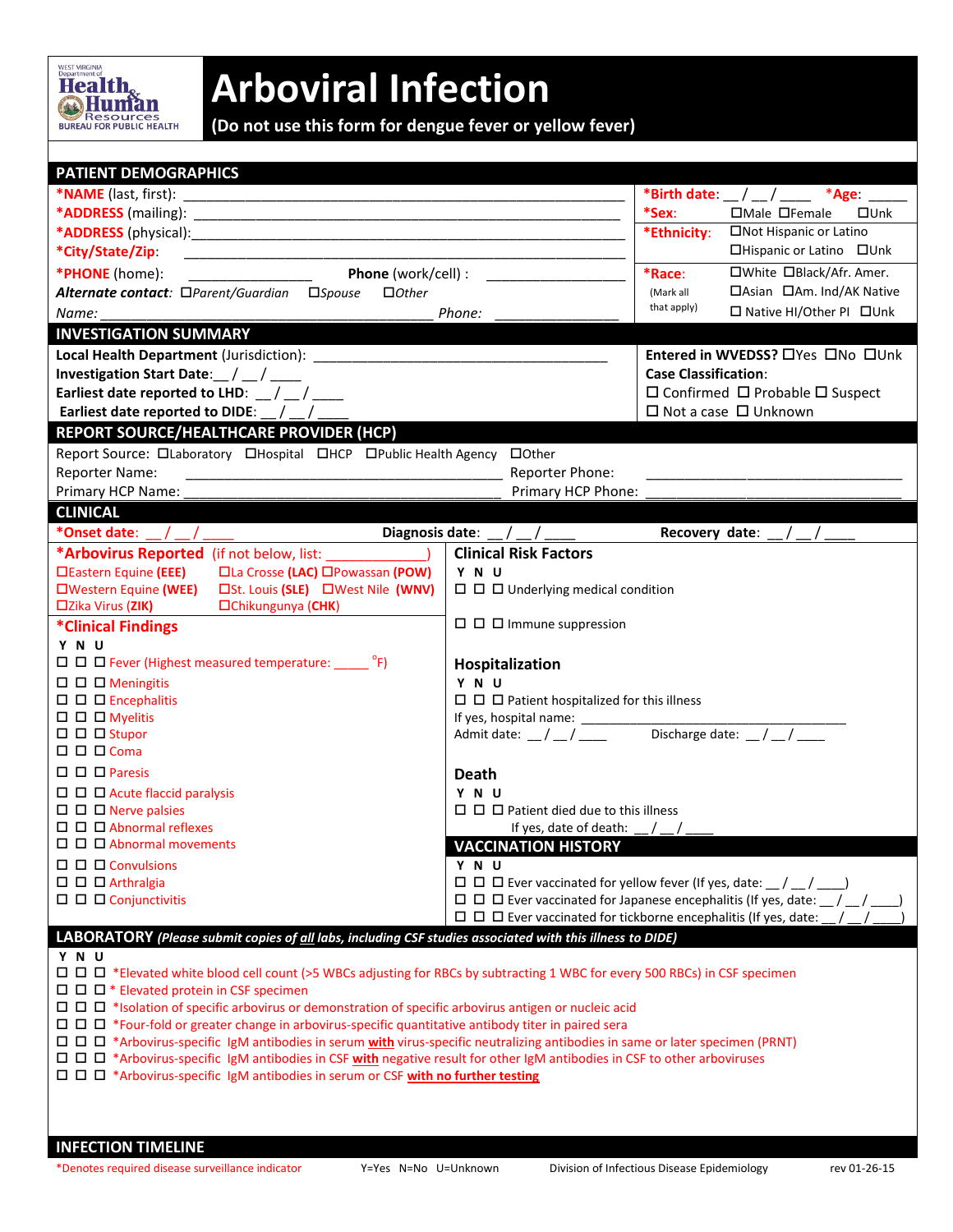| Instructions: Enter onset                                                                                                                                                                                                                                                                                                                                                                                                                                                                                                                                                                                                                                                                                                                                                                                                                                                                                                      | Exposure period                               |                            |                                                                                                                                                                                                                                                                                                                                                                                                                                                                                |                       | Onset date                                                           |  |  |  |  |
|--------------------------------------------------------------------------------------------------------------------------------------------------------------------------------------------------------------------------------------------------------------------------------------------------------------------------------------------------------------------------------------------------------------------------------------------------------------------------------------------------------------------------------------------------------------------------------------------------------------------------------------------------------------------------------------------------------------------------------------------------------------------------------------------------------------------------------------------------------------------------------------------------------------------------------|-----------------------------------------------|----------------------------|--------------------------------------------------------------------------------------------------------------------------------------------------------------------------------------------------------------------------------------------------------------------------------------------------------------------------------------------------------------------------------------------------------------------------------------------------------------------------------|-----------------------|----------------------------------------------------------------------|--|--|--|--|
| date in grey box. Count<br>backward to determine<br>Days from onset<br>probable exposure period                                                                                                                                                                                                                                                                                                                                                                                                                                                                                                                                                                                                                                                                                                                                                                                                                                |                                               | (Enter Max<br>Incubation)* | (Enter Min<br>Incubation)*                                                                                                                                                                                                                                                                                                                                                                                                                                                     |                       |                                                                      |  |  |  |  |
|                                                                                                                                                                                                                                                                                                                                                                                                                                                                                                                                                                                                                                                                                                                                                                                                                                                                                                                                | <b>Calendar dates:</b>                        |                            |                                                                                                                                                                                                                                                                                                                                                                                                                                                                                |                       |                                                                      |  |  |  |  |
| EPIDEMIOLOGIC EXPOSURES (based on the above exposure period, unless otherwise specified)                                                                                                                                                                                                                                                                                                                                                                                                                                                                                                                                                                                                                                                                                                                                                                                                                                       |                                               |                            |                                                                                                                                                                                                                                                                                                                                                                                                                                                                                |                       |                                                                      |  |  |  |  |
| Y N U<br>$\Box$ $\Box$ History of travel during exposure period (if yes, complete travel history below):                                                                                                                                                                                                                                                                                                                                                                                                                                                                                                                                                                                                                                                                                                                                                                                                                       |                                               |                            |                                                                                                                                                                                                                                                                                                                                                                                                                                                                                |                       |                                                                      |  |  |  |  |
|                                                                                                                                                                                                                                                                                                                                                                                                                                                                                                                                                                                                                                                                                                                                                                                                                                                                                                                                | Destination (City, County, State and Country) |                            | <b>Arrival Date</b>                                                                                                                                                                                                                                                                                                                                                                                                                                                            | <b>Departure Date</b> | <b>Reason for travel</b>                                             |  |  |  |  |
|                                                                                                                                                                                                                                                                                                                                                                                                                                                                                                                                                                                                                                                                                                                                                                                                                                                                                                                                |                                               |                            |                                                                                                                                                                                                                                                                                                                                                                                                                                                                                |                       |                                                                      |  |  |  |  |
|                                                                                                                                                                                                                                                                                                                                                                                                                                                                                                                                                                                                                                                                                                                                                                                                                                                                                                                                |                                               |                            |                                                                                                                                                                                                                                                                                                                                                                                                                                                                                |                       |                                                                      |  |  |  |  |
| Y N U<br>Y N U<br>$\Box$ $\Box$ $\Box$ Artificial water-holding containers present near residence<br>$\Box$ $\Box$ $\Box$ Blood transfusion 30 days prior to onset (Date: $\Box$<br>$\Box$ $\Box$ Areas of standing water present near residence<br>$\Box$ $\Box$ $\Box$ Organ transplant 30 days prior to onset (Date: $\Box$<br>$\Box$ $\Box$ $\Box$ Case was prenatally exposed (in utero)<br>$\Box$ $\Box$ Poorly draining gutters present near residence<br>$\Box$ $\Box$ $\Box$ Case is a breast-fed infant<br>$\Box$ $\Box$ $\Box$ Outdoor recreational activities (e.g. hiking, camping, etc)<br>*Geographic coordinates of patient residence:<br>$\Box$ $\Box$ Mosquito bite<br>Latitude: __________________ Longitude: ______________<br>$\Box$ $\Box$ Possible occupational exposure<br>(Indicate units:<br>$\Box$ Laboratory worker (Date of exposure: $\Box$<br>□Decimal Degrees □Degrees Minutes Seconds □Other) |                                               |                            |                                                                                                                                                                                                                                                                                                                                                                                                                                                                                |                       |                                                                      |  |  |  |  |
| Where did exposure most likely occur?<br><b>PUBLIC HEALTH ISSUES</b>                                                                                                                                                                                                                                                                                                                                                                                                                                                                                                                                                                                                                                                                                                                                                                                                                                                           | County:                                       |                            | State:                                                                                                                                                                                                                                                                                                                                                                                                                                                                         | Country:              |                                                                      |  |  |  |  |
| Y N U<br>$\Box$ $\Box$ Case identified through blood donor screening<br>$\Box$ $\Box$ Case donated blood products, organs or tissue<br>in the 30 days prior to symptom onset<br>Date: $1/$<br>Agency/location:<br>$\Box$ $\Box$ $\Box$ Case is pregnant (Due date: $\Box/\Box/\Box$<br>$\Box$ $\Box$ $\Box$ Case knows someone who had shared exposure and is<br>currently having similar symptoms<br>$\Box$ $\Box$ Epi link to another confirmed case of same condition<br>$\Box$ $\Box$ $\Box$ Case is part of an outbreak<br>$\square$ $\square$ $\square$ Other:                                                                                                                                                                                                                                                                                                                                                           | Type of donation: _______________             |                            | <b>PUBLIC HEALTH ACTIONS</b><br>Y N U<br>$\Box$ $\Box$ Notify blood or tissue bank or other facility where organs donated<br>$\Box$ $\Box$ Notify patient obstetrician<br>and/or family/guardian<br>risk around home<br>$\Box$ $\Box$ Education or outreach provided to employer<br>$\Box$ $\Box$ Facilitate laboratory testing of other symptomatic persons who have a<br>shared exposure<br>$\Box$ $\Box$ $\Box$ Patient is lost to follow-up<br>$\Box$ $\Box$ $\Box$ Other: |                       |                                                                      |  |  |  |  |
| <b>WVEDSS</b>                                                                                                                                                                                                                                                                                                                                                                                                                                                                                                                                                                                                                                                                                                                                                                                                                                                                                                                  |                                               |                            |                                                                                                                                                                                                                                                                                                                                                                                                                                                                                |                       |                                                                      |  |  |  |  |
| Y N U<br>$\Box$ $\Box$ Entered into WVEDSS (Entry date:                                                                                                                                                                                                                                                                                                                                                                                                                                                                                                                                                                                                                                                                                                                                                                                                                                                                        |                                               |                            |                                                                                                                                                                                                                                                                                                                                                                                                                                                                                |                       | Case Status: □ Confirmed □ Probable □ Suspect □ Not a case □ Unknown |  |  |  |  |
| <b>NOTES</b>                                                                                                                                                                                                                                                                                                                                                                                                                                                                                                                                                                                                                                                                                                                                                                                                                                                                                                                   |                                               |                            |                                                                                                                                                                                                                                                                                                                                                                                                                                                                                |                       |                                                                      |  |  |  |  |

\*Incubation Periods:

**EEE**= 4-10 days **LAC**= 5-15 days **POW**= 7-28 days **WEE**= 5-15 days **WNV**= 2-14 days **SLE**= 5-15 days **CHIK**= 3-7 days **ZIK**= 2-7 days